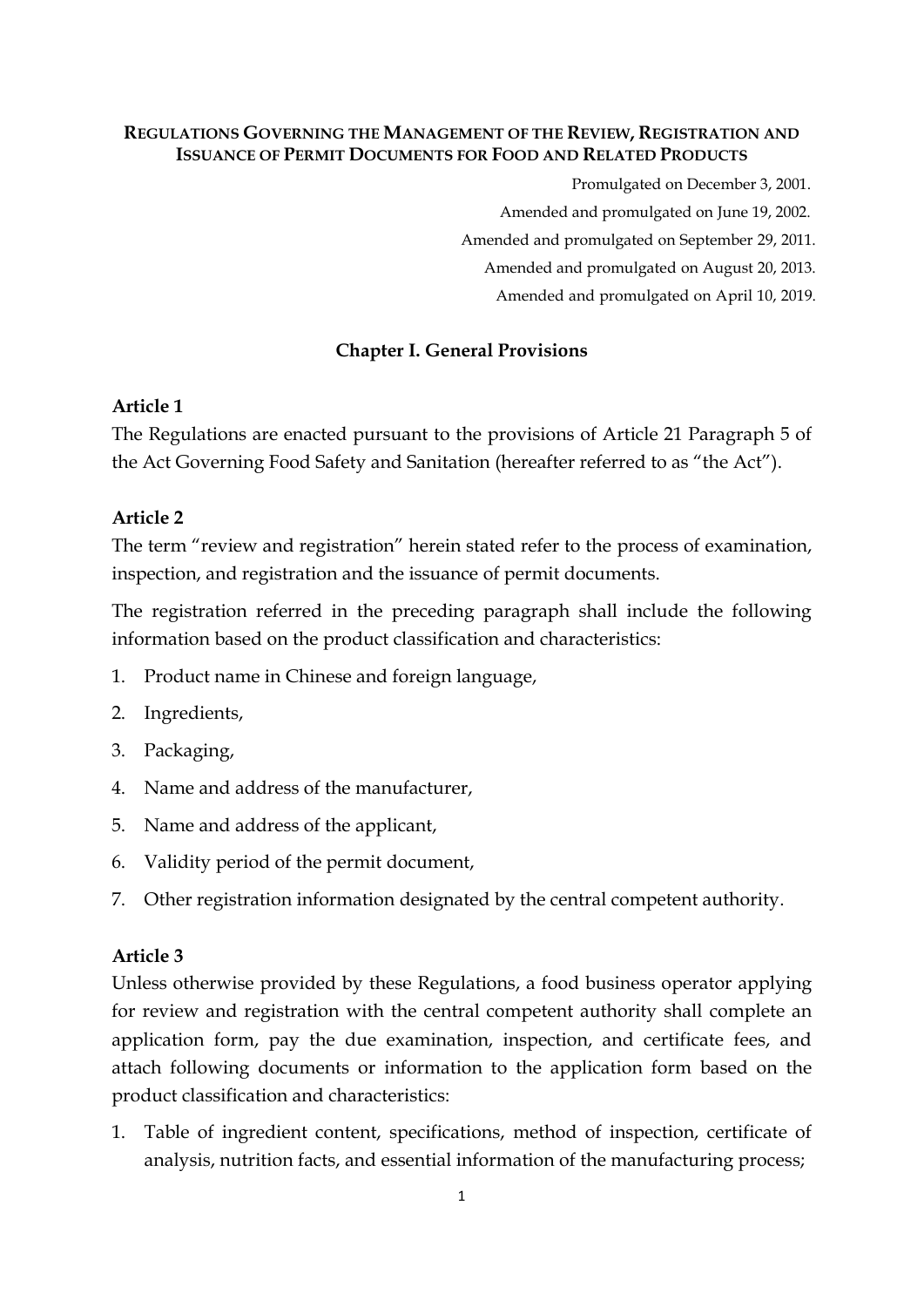- 2. Complete technical information;
- 3. Labels, packaging, Chinese labeling, product description, sample, and photo of the actual product;
- 4. An application filed for imported product review and registration should be attached with the official substantiating documents certifying that the original manufacturer is the legitimate manufacturer; if the substantiating document verifying the legitimacy of the original manufacturer is a copy of the original, the document should be a certified true copy of the original by a notary public in the country of origin;
- 5. A contract manufacturer is required to provide the original copy of the manufacturing contract.
- 6. Photocopy of the applicant's company registration or business registration certificate;
- 7. Other essential documents. Documents in languages other than English and Chinese must be accompanied with English or Chinese translations provided by a registered translation agency.

## **Article 4**

Applicant applying for review and registration should claim the permit document within two months after the central competent authority approves the application through examination procedure and issues a notification letter advising the permit document issuance. Failure of applicant to claim the permit document within the deadline shall constitute the abandonment of application; whereupon, the central competent authority is entitled to process the nullification of the issued permit document.

## **Article 5**

Unless otherwise provided by these Regulations, permit documents issued on applications filed pursuant to the provisions of Article 21 Paragraphs 1 and 2 of the Act shall have a validity period ranging from one to five years subject to the announcement made by the central competent authority based on the product classification and characteristics.

Where an extension shall be required, a pertinent application form complete with the permit document and the documents or information herein prescribed in Article 3 should be filed with the central competent authority for extension approbation within three months before expiration. The applicant should pay the examination fee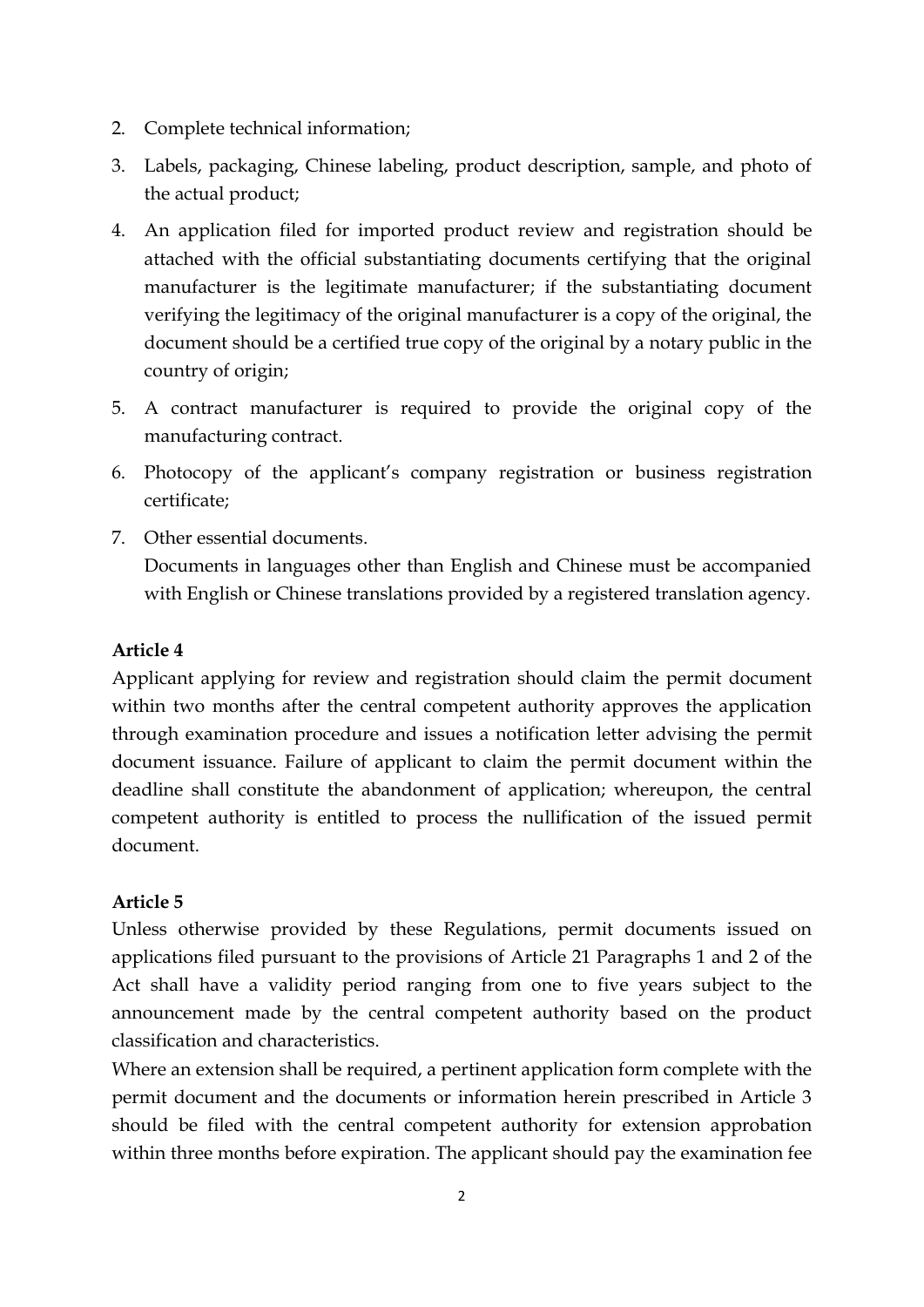when filing an extension application. The maximum validity period of the extended permit document shall be five years. Where issuance of a new certificate shall be necessary, a certificate processing fee shall be collected.

## **Article 6**

Unless otherwise provided by these Regulations, in the event of changes in the registered information of the permit document, an application form complete with the permit document and the documents or information herein prescribed in Article 3 should be filed with the central competent authority for amendment of registration records. The applicant should pay the examination fee when filing an application. Where issuance of a new certificate shall be necessary, a certificate processing fee shall be collected.

## **Article 7**

Unless otherwise provided by these Regulations, in the event of permit document ownership transfer, an application form complete with the documents or information herein prescribed in Article 3 should be filed with the central competent authority for the transfer registration and an examination fee shall be collected. Additionally, if the permit document is a certificate, a certificate processing fee shall be collected.

## **Article 8**

Unless otherwise provided by these Regulations, in the event of the defacement or loss of a permit document, an application form and the documents or information herein prescribed in Article 3 should be filed with the central competent authority for replacement or re-issuance. The applicant should pay the examination fee and certificate processing fee. Where application is filed due to defacement, the original permit document should be surrendered for destruction.

The new permit document issued under the replacement or re-issuance application as referred in the preceding paragraph shall bear the same expiration date as the original permit document.

# **Article 9**

For products that have already obtained permit documents, if the manufacture or importation of a product is officially banned under the Act, the original permit document issued for which shall be nullified.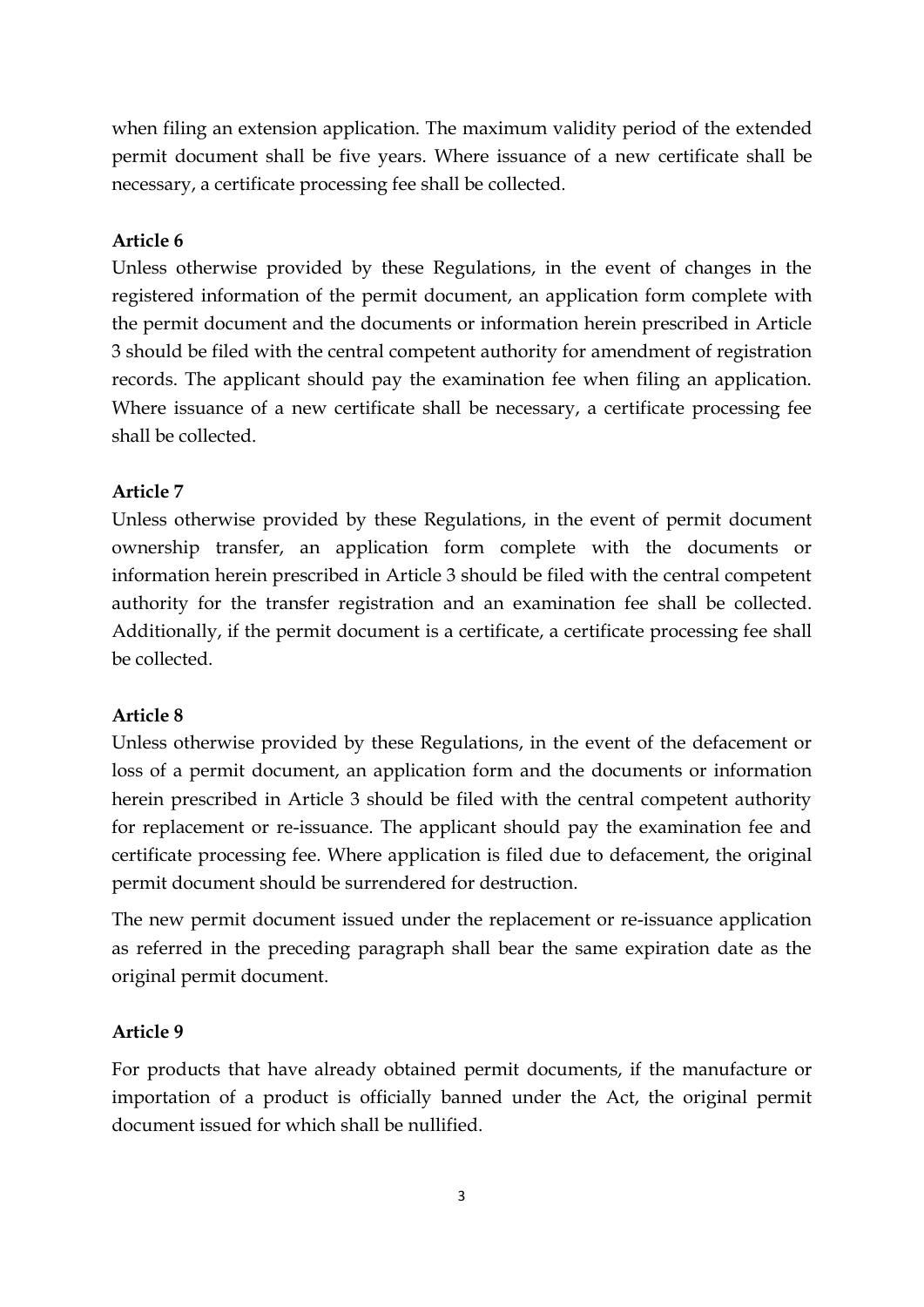### **Article 10**

A food business operator applying for the cancellation of its permit document shall submit the application form complete with the permit document and related documents or information to the central competent authority for annulment. Upon due approval, the central competent authority shall issue an official announcement declaring the permit document null and void.

### **Article 11**

A food business operator applying for the review and registration and the permit document replacement, re-issuance, extension, transfer, or cancellation, or amendment of registered information shall process the required procedure within two months after receiving the official notice of document submission for inspection or supplementary information from the central competent authority. Where circumstances shall require, the food business operator may apply for a one-month extension period. Failure to submit documents within the prescribed deadline will result in the rejection of the application.

### **Article 12**

Regarding the review and registration matters defined in the Regulations, the application form format, information to be contained in the application form, documents or information to be attached to the application form, and the official permit document format are subject to the discretion of the central competent authority.

# **Chapter II. Review and Registration of Infant Formula and Follow-up Infant Formula**

## **Article 13**

An applicant for review and registration of infant formula and follow-up infant formula is required to submit an application and the following documents, information and samples to the central competent authority for review, and should pay the related fees:

1. Original Ingredient List: The list shall be issued by the original manufacturer and dated within one year and contain the detailed name and net quantity of contents of all the raw materials and food additive.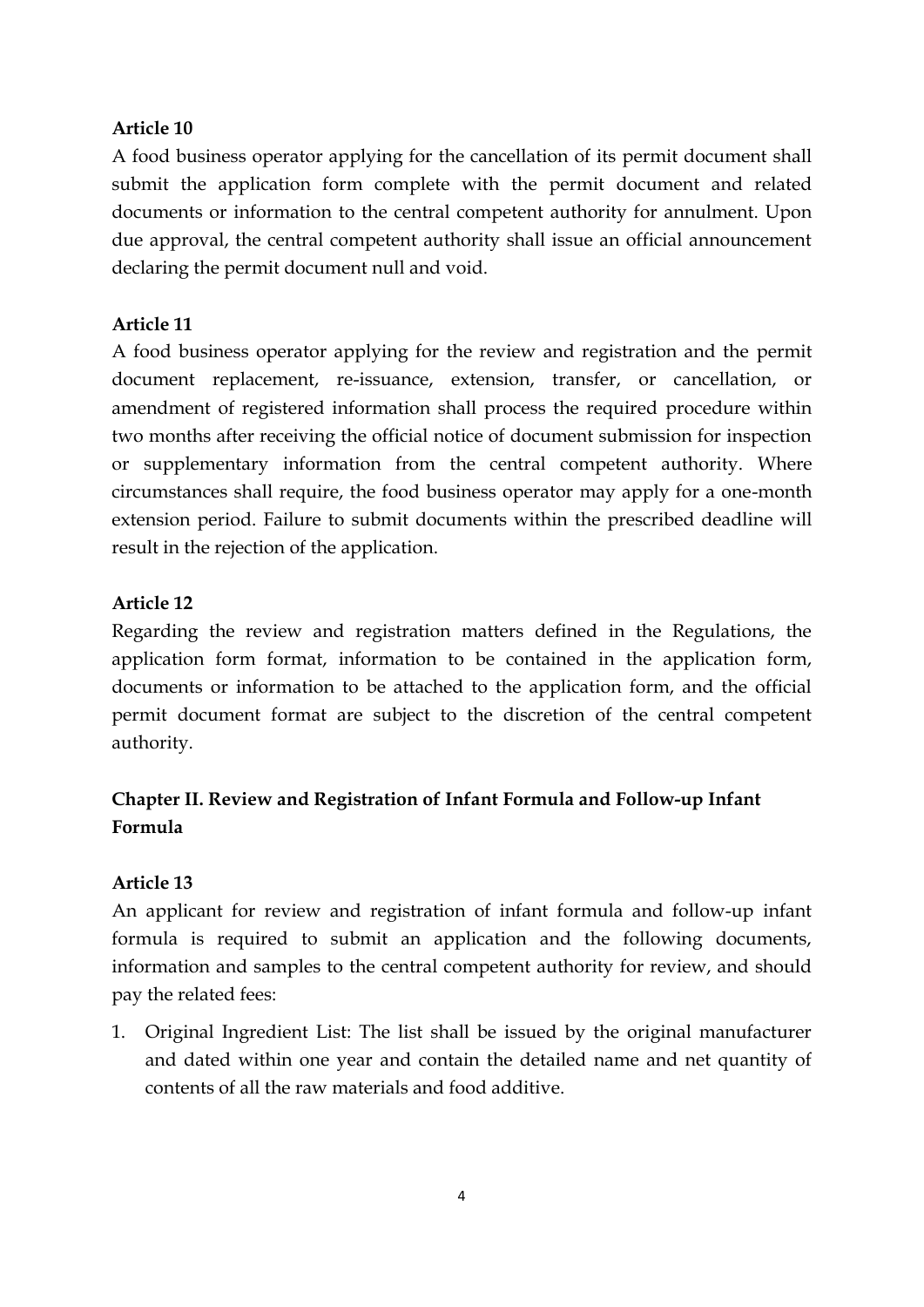- 2. Original Product Specification: The specification shall be issued by the original manufacturer and dated within one year and contain the sanitary and nutrients specification of the product.
- 3. Original Nutrients Analysis Report: The report shall be the original issued by the original manufacturer or the inspection body approved by the central competent authority and dated within one year.
- 4. The applicant is required to submit the original substantiating document verifying the product is for sale in a market outside the territory of Taiwan and a product sample, or a trial report of the product with a valid sample size of more than 20 subjects.
- 5. Manufacturing process summary.
- 6. The applicant is required to submit the original official certificate verifying the legitimacy of the original manufacturer.
	- (1) Domestic Manufacturer: Carbon copy of the factory registration certificate
	- (2) Foreign Manufacturer: Original official certificate issued by a competent government agency responsible for product hygiene and safety or factory licensing in the country of origin and dated within the past two years, shall be provided. The certificate shall bear the full name of the government agency and specify the name and address of the manufacturer, its business activities, categories of products, hygienic status of the factory, as well as the official stamp or authorized signature of the government agency. If the certificate verifying the legitimacy of the original manufacturer is a copy of the original, the document should be a certified true copy of the original by a notary public in the country of origin.
- 7. A contract manufacturer is required to provide the original copy of the manufacturing contract.
- 8. If the product on the application will be available in different packaging specifications, forms and materials, the applicant is required to submit two copies of Chinese product label, box packaging, and user instructions for each specification, form and material. However, if the products in different specifications, forms and materials have identical user instructions, the applicant does not need to submit replicate copies.
- 9. The applicant shall submit a carbon copy of its company registration or business registration certificate.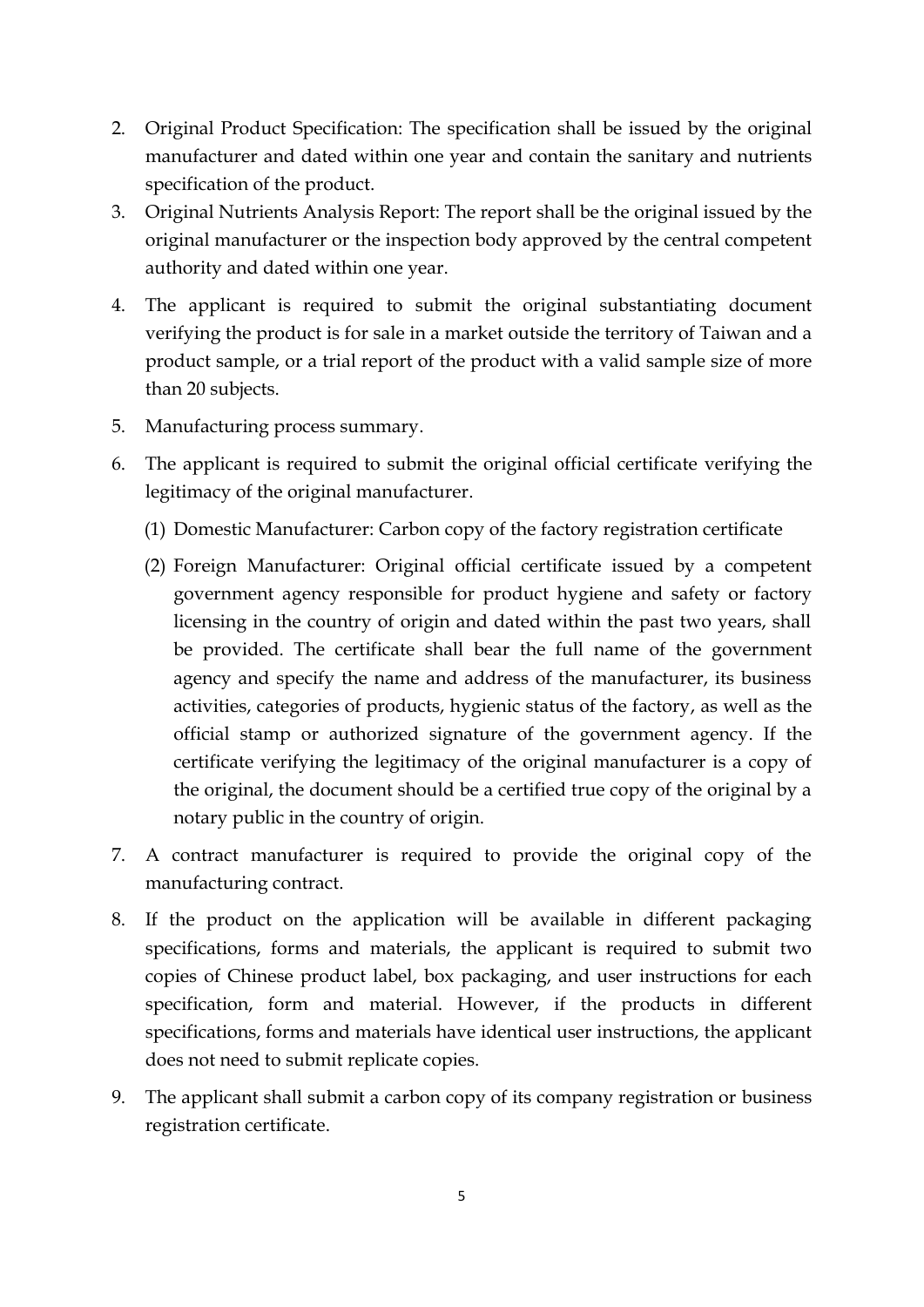- 10. Where the complete sample is available to the market in different packaging specifications, forms or materials, the applicant is required to submit one sample for each option.
- 11. Where the product under review is intended to be repacked in new containers for sale in Taiwan, the applicant shall submit the following documents:
	- (1) The manufacturer's original repacking certificate or the original document of consent to product repacking for imported products;
	- (2) The domestic repacking facility's factory registration certificate in carbon copy. Food repacking, processing or manufacturing shall be listed in the scope of business stated on the factory registration certificate.
	- (3) Where the competent central authority deems necessary, the applicant may be required to submit the original copy of the nutrition analysis on the repackaged sample issued by an inspection body approved by the competent central authority within one year.
	- (4) If the repacked product on the application will be available in different packaging specifications, forms and materials, the applicant is required to submit two copies of Chinese product label, box packaging, and user instructions for each specification, particular and material. However, if the products in different specifications, forms and materials have identical user instructions, the applicant does not need to submit replicate copies.
	- (5) Where the repacked product sample is available in different packaging specifications, forms and materials, the applicant is required to submit one sample for each option.
- 12. Other essential documents.

The foregoing documents or information in languages other than English and Chinese must be accompanied with English or Chinese translations provided by a registered translation agency.

Permit documents issued on the applications specified in Paragraph 1 and filed and reviewed pursuant to the Regulations shall be valid for five years.

### **Article 14**

Applicants seeking to extend a permit document for infant formula and follow-up infant formula shall submit an application within three months prior to the expiry date of permit, along with the following documents, information and product sample, to the central competent authority, and should pay the related fees: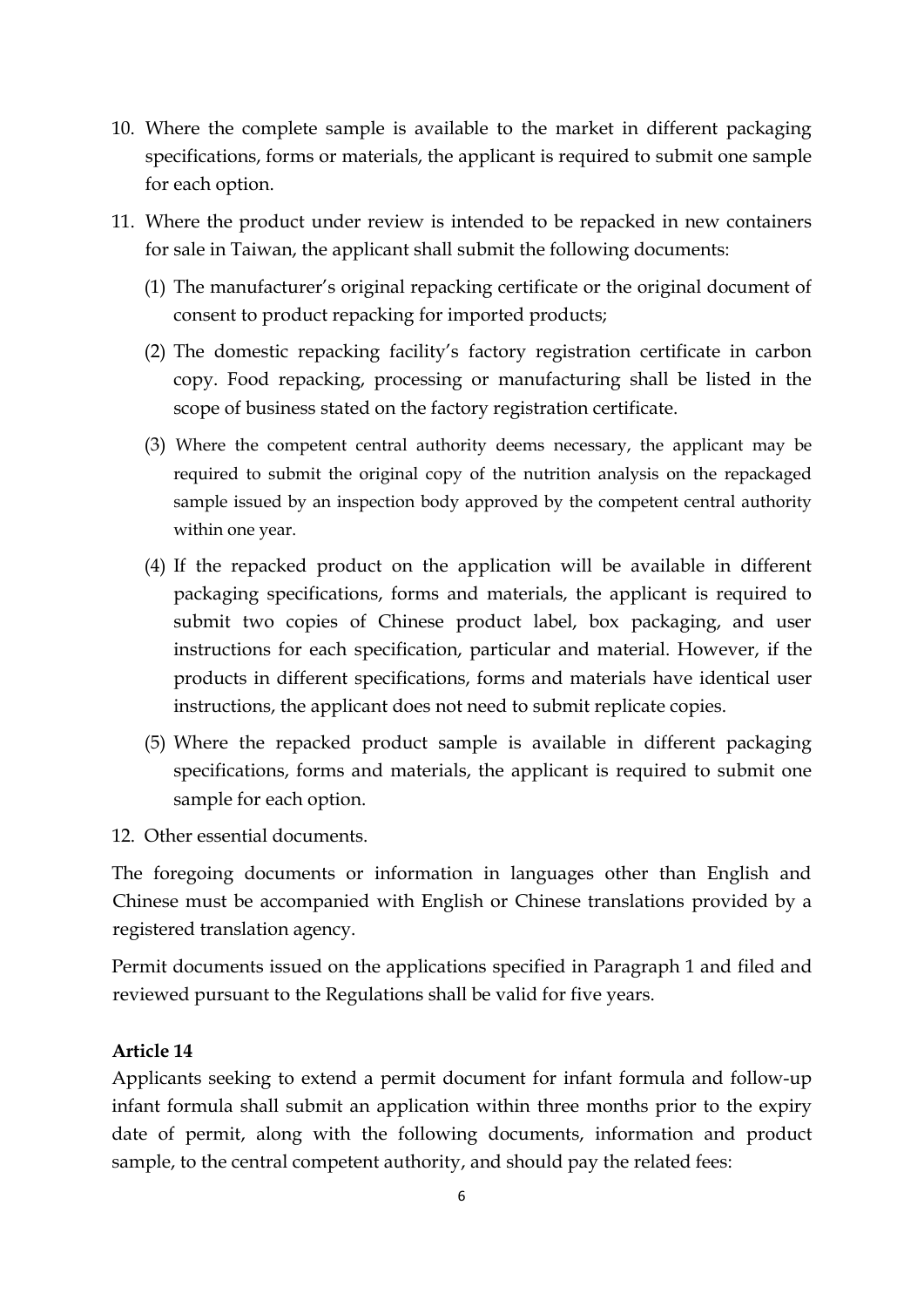- 1. The original permit document;
- 2. The original certificate or document of consent to renewal of the product manufacturing agreement, or original product ingredient list issued by the original manufacturer based on the content of originally issued permit within one year;
- 3. A contract manufacturer is required to provide the original copy of the manufacturing contract.
- 4. If the product on the application will be available in different packaging specifications, forms and materials, the applicant is required to submit two copies of Chinese product label, box packaging, and user instructions for each specification, form and material. However, if the products in different specifications, forms and materials use identical user instructions, the applicant does not need to submit replicate copies.
- 5. The original substantiating document verifying the product is for sale in a market outside the territory of Taiwan and a product sample, or a trial report of the product with a valid sample size of more than 20 subjects.

The foregoing documents or information in languages other than English and Chinese must be accompanied with English or Chinese translations provided by a registered translation agency.

Permit documents issued on the foregoing extension applications specified in Paragraph 1 and filed and reviewed pursuant to the Regulations shall be valid for five years. If it is necessary to reissue a new permit document, a certificate processing fee shall be collected.

# **Article 15**

Applicants seeking to modify the infant formula and follow-up infant formula review and registration shall submit an application for modification, along with the following documents and information, to the central competent authority, and should pay the related fees:

- 1. Original permit document;
- 2. A contract manufacturer is required to provide the original copy of the manufacturing contract.
- 3. If the product on the application will be available in different packaging specifications, forms and materials, the applicant is required to submit two copies of Chinese product label, box packaging, and user instructions for each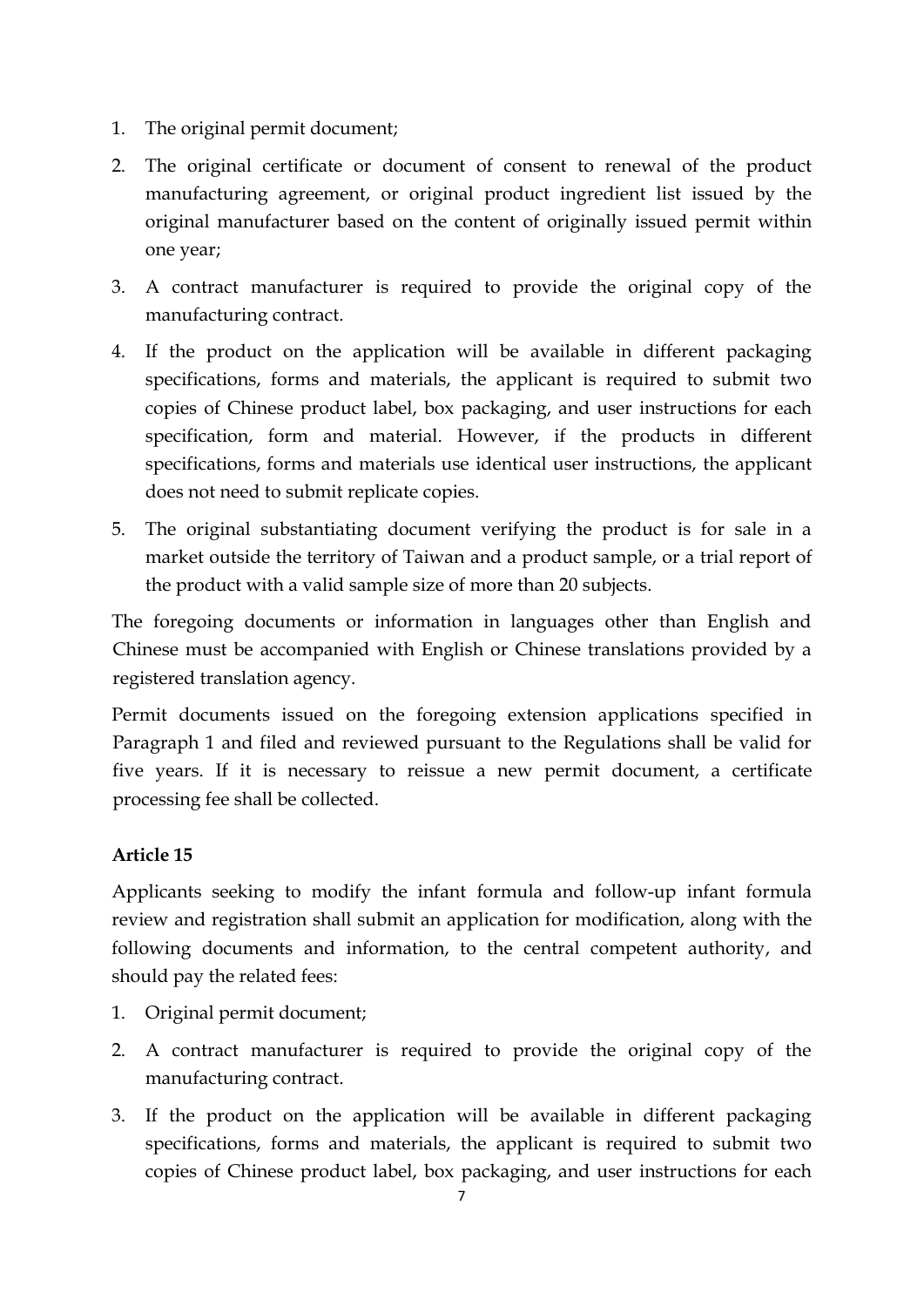specification, form and material. However, if the products in different specifications, forms and materials use identical user instructions, the applicant does not need to submit replicate copies.

In addition to the foregoing requirements, the following documents, information or sample shall be additionally submitted according to the application of modification:

- 1. Product name change: The certificate or document of consent to change of the product name issued by the original manufacturer for imported products.
- 2. Change of name, address or person-in-charge of the manufacturer holding the permit document:
	- (1) Photocopy of company registration or business registration certificate of the manufacturer holding the permit document;
	- (2) A complete list of product items shown on the permit document held by the manufacturer. The list is required to contain the registration numbers, Chinese names of the product items and expiry date of the permit document.
- 3. Change of the original manufacturer's name:
	- (1) Domestic manufacturer: The applicant shall submit a photocopy of the manufacturer's factory registration certificate;
	- (2) Foreign manufacturer: The original official certificate issued by a competent government agency responsible for product hygiene and safety or factory licensing in the country of origin and dated within the past two years, shall be provided. The certificate shall specify the name and address of the manufacturer, its business activities, categories of products, hygienic status of the factory, and full name of the government agency issuing the certificate with official stamp or authorized signature. If the certificate verifying the legitimacy of the original manufacturer is a copy of the original, the document should be a certified true copy of the original by a notary public in the country of origin;
	- (3) A complete list of product items of the original manufacturer shall be provided. The list is required to contain the registration numbers, Chinese names of product items, and expiry date of the permit document.
- 4. Change of the original manufacturer's address:
	- (1) Domestic manufacturer: The applicant shall submit a photocopy of the manufacturer's factory registration certificate;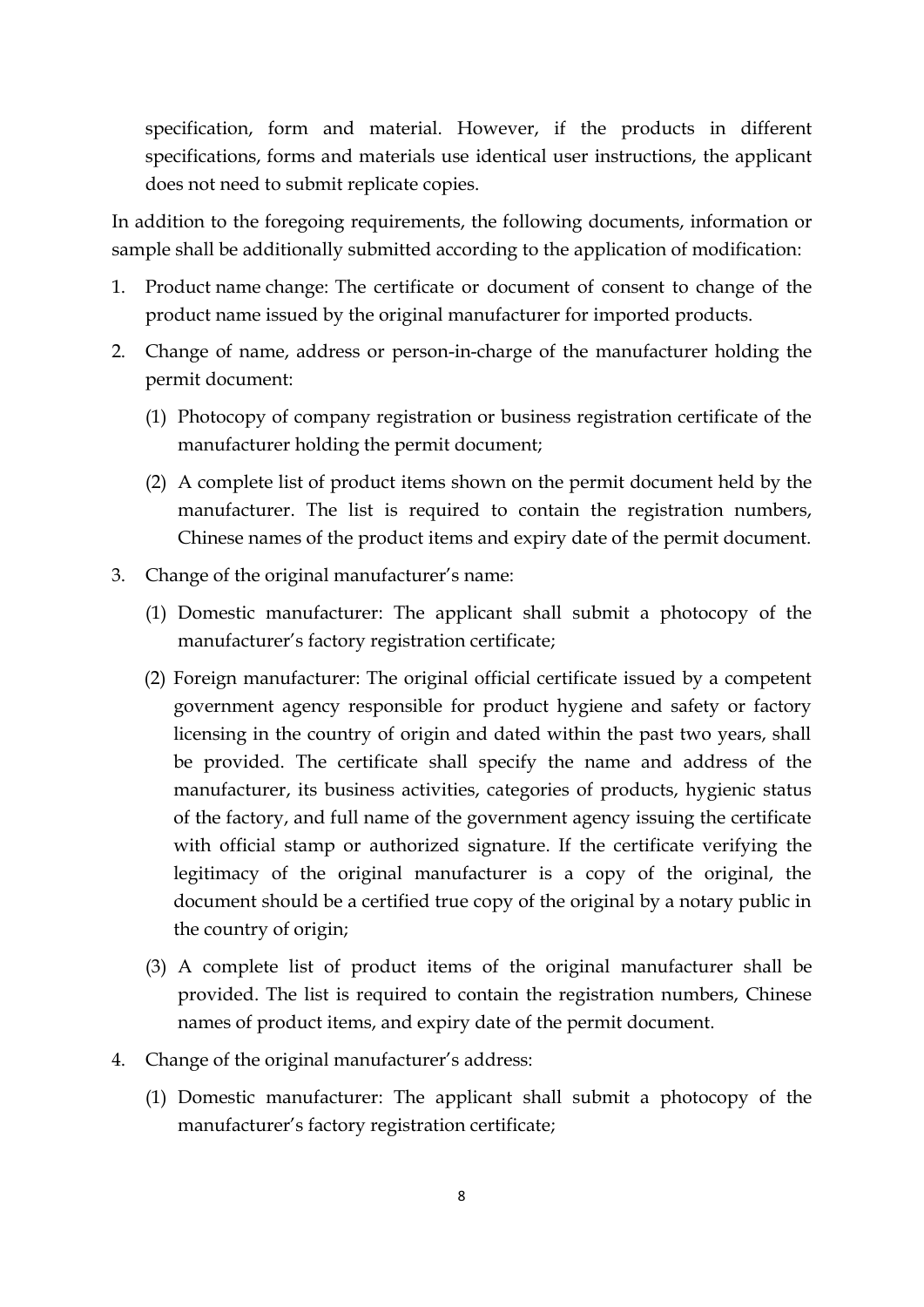- (2) Foreign manufacturer: The original official certificate issued by a competent government agency responsible for product hygiene and safety or factory licensing in the country of origin and dated within the past two years, shall be provided. The certificate shall specify the name and address of the manufacturer, its business activities, categories of products, hygienic status of the factory, and full name of the government agency issuing the certificate with official stamp or authorized signature. If the certificate verifying the legitimacy of the original manufacturer is a copy of the original, the document should be a certified true copy of the original by a notary public in the country of origin;
- (3) A complete list of product items of the original manufacturer shall be provided. The list is required to contain the registration numbers, Chinese names of the product items, and expiry dates of the permit document.
- 5. Modification to the packaging specification, form and material:
	- (1) For imported product items, the original manufacturer's certificate or document of consent to the change of packaging in original copy shall be submitted;
	- (2) Product samples are required if changes involve forms or materials;
	- (3) Where the product will be re-packed in new containers for sale, the applicant shall submit the documents and sample set forth in Article 13 Paragraph 1 Subparagraph 11 of the Regulations.
- 6. Change of Chinese label, box packaging, and user instruction of the product:
	- (1) For imported product items, the original manufacturer's certificate or document of consent to the change of Chinese label, box packaging, and user instruction in original copy shall be submitted;
	- (2) For modification to the nutrition facts label, the original copy of the nutrition facts table issued by the original manufacturer or an inspection body approved by the central competent authority within one year shall be submitted.

Documents in languages other than English and Chinese must be accompanied with English or Chinese translations provided by a registered translation agency.

The change of product manufacturer shall be subject to the provisions of Article 13.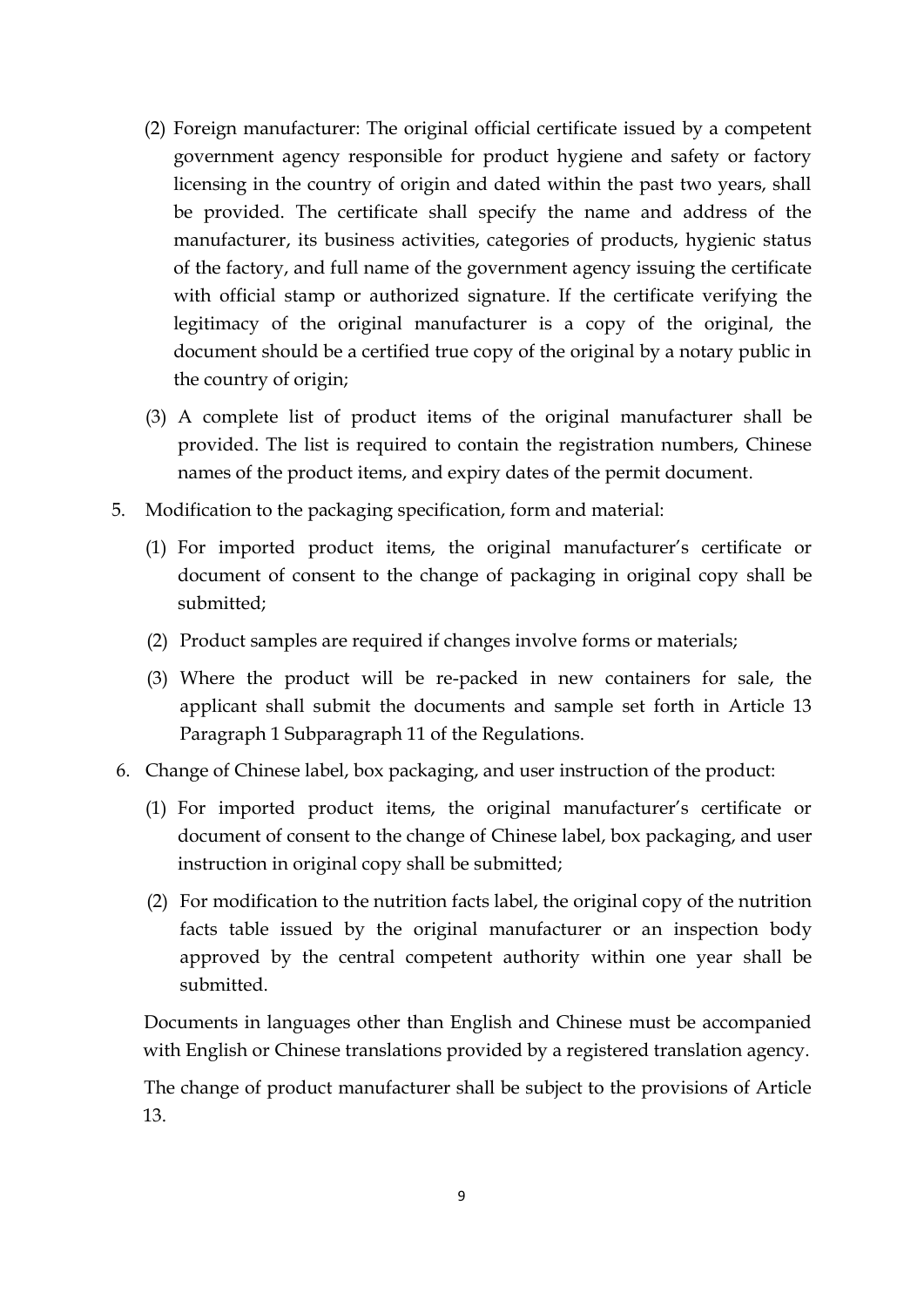If it is necessary to reissue a new permit document, a certificate processing fee shall be collected.

## **Article 16**

Where an application for ownership transfer of a registered permit document for infant formula and follow-up infant formula is filed, the transferee is required to submit an application form, along with the following documents or information, to the central competent authority for review, and pay the examination and certificate processing fees:

- 1. Transferor's certificate or document of consent to transfer of permit document ownership in original copy;
- 2. For imported product items, the original manufacturer's certificate or document of consent in original copy;
- 3. A contract manufacturer is required to provide the original copy of the manufacturing contract.
- 4. Original permit document;
- 5. If the product on the application will be available in different packaging specifications, forms and materials, the applicant is required to submit two copies of Chinese product label, box packaging, and user instructions for each specification, form and material. However, if the products in different specifications, forms and materials use identical user instructions, the applicant does not need to submit replicate copies.
- 6. Where the product will be re-packed in new containers for sale, the applicant shall submit the documents set forth in Article 13 Paragraph 1 Subparagraph (11) A-D of the Regulations;
- 7. Photocopy of the ingredient list;
- 8. Photocopy of the applicant's company registration or business registration certificate.

Documents in languages other than English and Chinese must be accompanied with English or Chinese translations provided by a registered translation agency.

# **Article 17**

For applications to re-issue or replace the permit document for infant formula and follow-up infant formula review and registration due to defacement or loss, the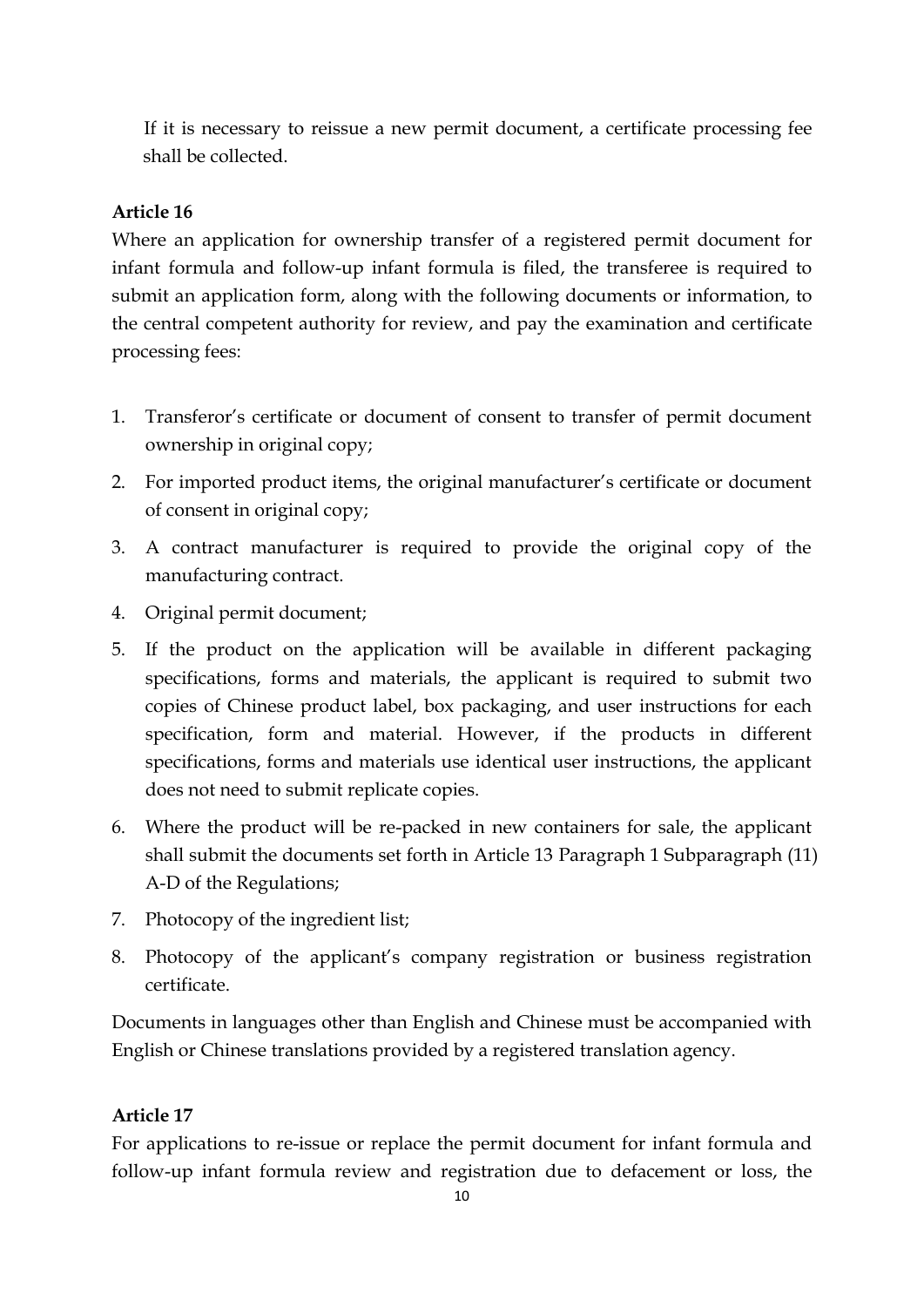applicant is required to submit an application form, along with the following documents or information, to the central competent authority, and should pay the related fees:

- 1. The applicant shall submit the photocopy of the applicant's company registration or business registration certificate;
- 2. For replacement application, the applicant shall submit the originally issued permit document;
- 3. For reissuance application, the applicant shall submit a statement that declares the original permit document null and void.

The new permit document issued under the replacement or re-issuance application as referred in the preceding paragraph shall bear the same expiration date as the original permit document.

### **Chapter III. Review and Registration of Formula for Certain Disease**

### **Article 18**

Formula for certain disease referred to in this chapter is intended for the dietary management of patients who have impaired capacity to ingest, digest, absorb or metabolize ordinary foods or certain nutrients, or who, for any medically-proven reason, have special dietary requirements that cannot be easily met with rebalancing daily diet. The food products in this category are processed or formulated according to the needs of the target users.

The scope of formula for certain disease as referred in the preceding paragraph is as follows:

- 1. Nutritionally complete food:
	- (1) Nutritionally complete food with balanced formula that may be used as the single source of nutrients: The products in this category are designed to maintain caloric and nutritional sustenance of patients. The various nutrients contained in the product shall comply with the regulations provided in the Schedule, except for formulae for patient children aged one to eighteen.
	- (2) Nutritionally complete food with customized formula that may be used as the single source of nutrients:

The products in this category are designed to maintain caloric and nutritional sustenance of patients by delivering complete nutrition with added or reduced nutrients to meet the patients' specific needs. The nutrient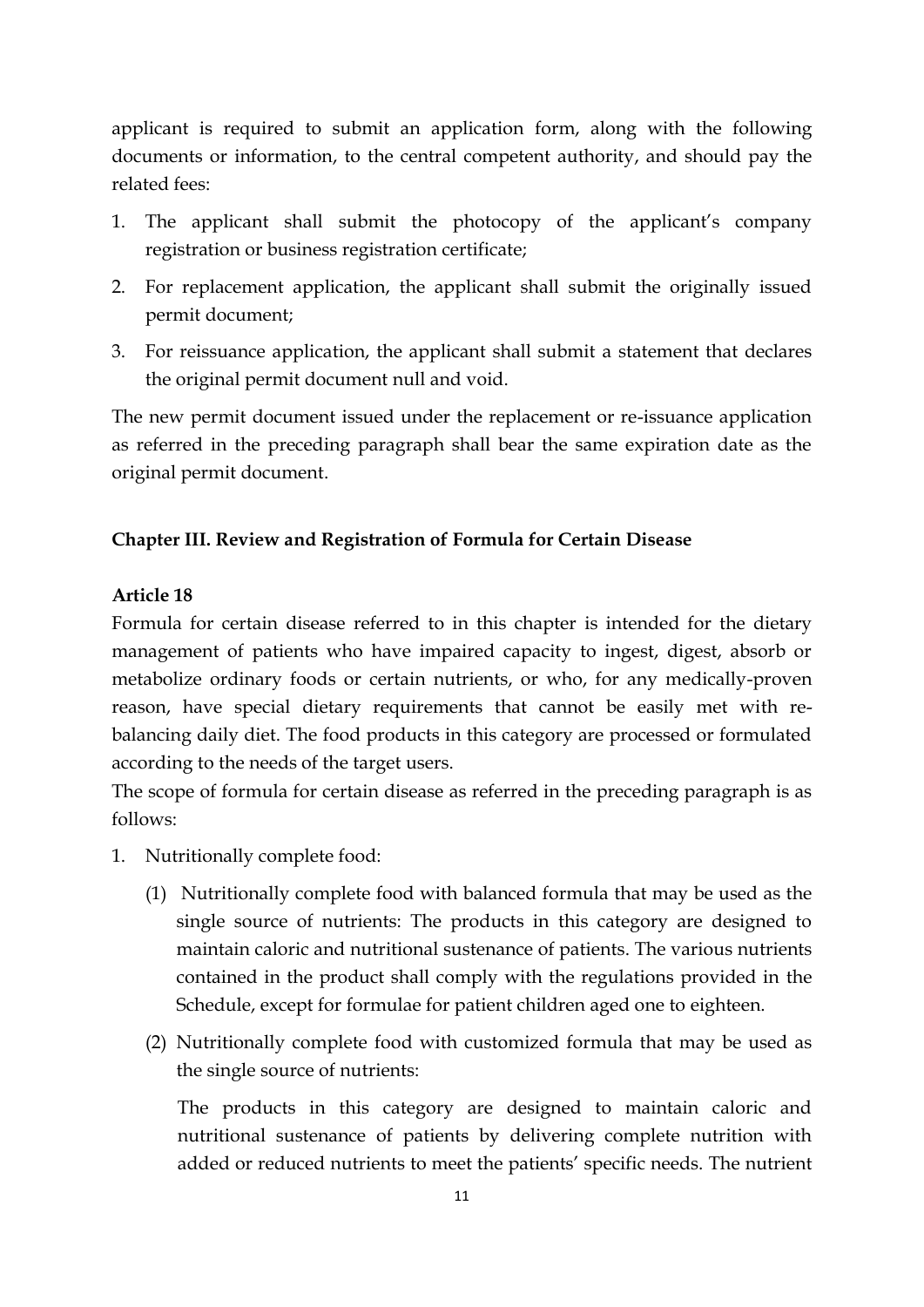addition or reduction shall have scientific evidence base. The other nutrition portion of the product shall comply with the regulations provided in the Schedule.

- 2. Nutrition supplement formula food:
	- (1) Nutrition adjusted supplementary formula food that cannot be used as the single source of nutrients: The products in this category are designed to be used as part of nutritional supplement for patients of specific nutritional needs and meet the following requirements:
		- A. The specific nutrients to be supplemented shall have scientific evidence base. For the non-customized nutrition portion of the product, every serving size (100 Kcal) shall contain nutritional values equal to or no less than 5% of the dietary reference intakes (DRIs) for citizens (except fluorine). The recommended daily nutrition allowance for the product shall not exceed the maximum allowance specified in the Standards for Specification, Scope, Application and Limitation of Food Additive.
		- B. Where the non-customized nutrition portion of the product under application does not meet the reference intakes provided in Paragraph 18-2-(1)-A, a domestic clinical study on the product is required to prove that the users of such product will be able to meet the nutritional requirements by following the recommended diet.
	- (2) Special modular formula food that cannot be used as the single source of nutrients: The products in this category are designed to deliver a specific nutrient or ingredient to meet the nutritional needs deriving from specific illness or metabolic needs and contain the element meeting the following requirements:
		- A. The element shall be a single category of nutrients or ingredients.
		- B. The element shall be limited to those allowed for special dietary foods.

C. There is scientific evidence that this element is essential for the nutritional needs deriving from specific illness or metabolic needs.

The products as referred in the preceding paragraph may use other food ingredients or additives to meet the flavoring or processing requirements.

#### **Article 19**

Applicants for review and registration of formula for certain disease shall submit the application form, along with the following documents and information as well as product samples, to the central competent authority, and pay the related fees: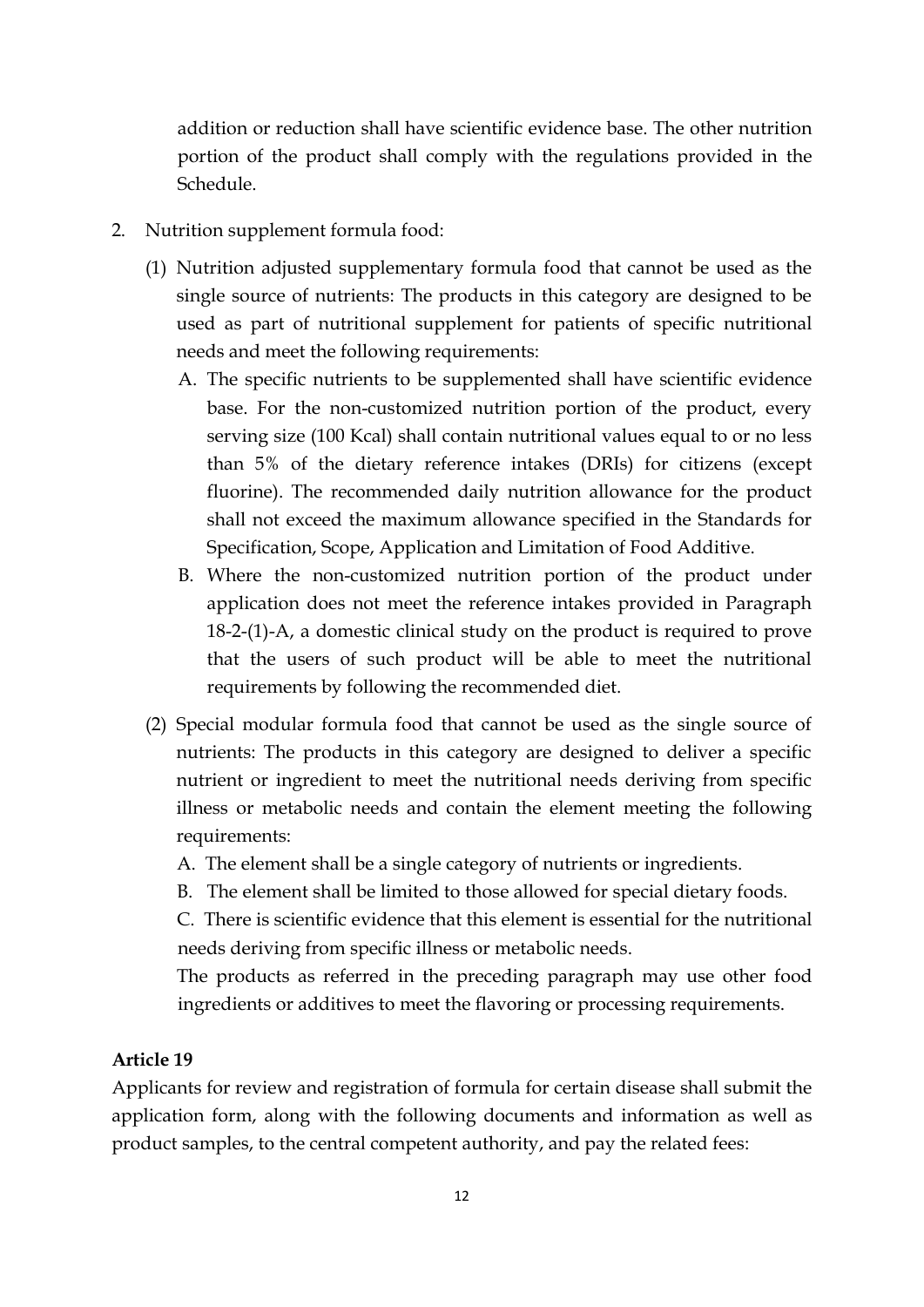- 1. Original Ingredient List: The list shall be issued by the original manufacturer and dated within one year and contain the detailed name and net quantity of contents of all the raw materials and food additive.
- 2. Original Final Product Specification: The final product specification shall be the original issued by the original manufacturer and dated within one year and contain the sanitary and nutrients specification of the final product.
- 3. Original Nutrients Analysis Report: The nutrients analysis report shall be the original issued by the original manufacturer or the inspection body approved by the central competent authority and dated within one year.
- 4. Manufacturing process summary.
- 5. Original official certificate verifying the legitimacy of the original manufacturer:
	- (1) Domestic manufacturer: The applicant shall submit a carbon copy of the factory registration certificate.
	- (2) Foreign manufacturer: The original official certificate issued by a competent government agency responsible for product hygiene and safety or factory licensing in the country of origin and dated within the past two years, shall be provided. The certificate shall specify the name and address of the manufacturer, its business activities, categories of products, hygienic status of the factory, and full name of the government agency issuing the certificate with official stamp or authorized signature. If the certificate verifying the legitimacy of the original manufacturer is a copy of the original, the document should be a certified true copy of the original by a notary public in the country of origin.
- 6. A contract manufacturer is required to provide the original copy of the manufacturing contract.
- 7. If the product on the application will be available in different packaging specifications, forms and materials, the applicant is required to submit two copies of Chinese product label, box packaging, and user instructions for each specification, form and material. However, if the products in different specifications, forms and materials use identical user instructions, the applicant does not need to submit replicate copies.
- 8. The applicant shall submit a carbon copy of its company registration or business registration certificate.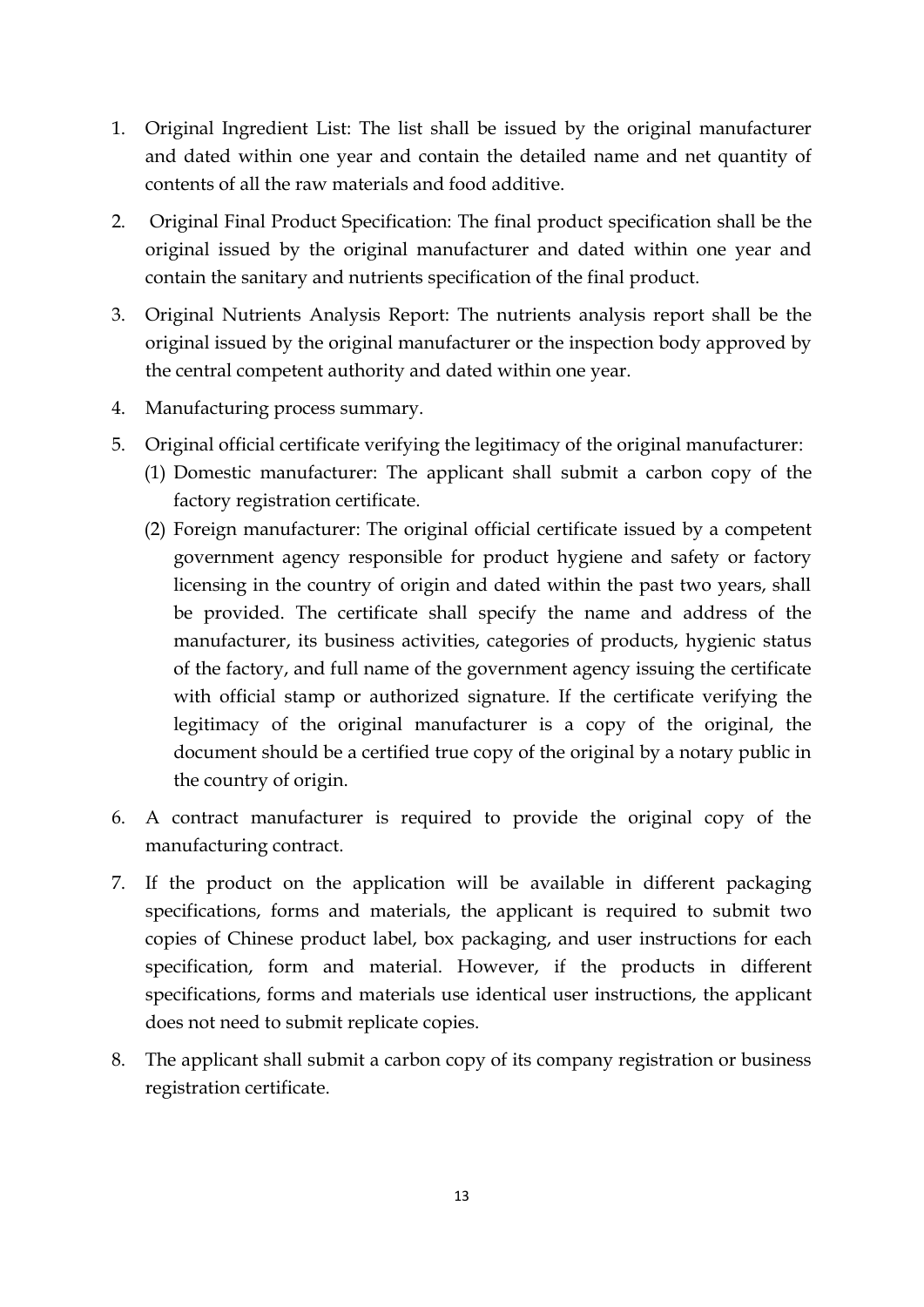- 9. Where the complete sample is available to the market in different packaging specifications, forms or materials, the applicant is required to submit one sample for each option.
- 10. Where the product will be re-packed in new containers for sale, the applicant shall submit the documents and sample set forth in Article 13 Paragraph 1 Subparagraph 11 of the Regulations.
- 11. All applicants, except for nutritionally complete food with balanced formula, are required to submit the following:
	- (1) Information on the specific nutritional requirement for intended product users that would otherwise not be met without the product due to illness or medical conditions, along with supporting documents;
	- (2) Information on why the intended users cannot otherwise meet the specific nutritional requirement described in the preceding subparagraph from the daily diet, along with supporting documents;
	- (3) The mechanism behind the product design;
	- (4) Information on how the intended use and quantity of intake of the product help the users to achieve the objectives described in subparagraphs (1) and (2) of this paragraph, along with supporting documents;
	- (5) Where a clinical study for the product has been conducted in a site outside of the territory of Taiwan, the applicant is required to submit documents that prove ethnic insensitivity of the product. Where the product under application fits the description provided in Paragraph 2 Subparagraph (1)-B of the preceding article, a domestic study report is required.
- 12. For high-protein disease-specific formulas, the applicant is required to provide information on the protein efficiency ratio (PER), protein digestibility corrected amino acid score (PDCAAS) or other internationally-recognized protein determination indicators.
- 13. Other essential documents.

Documents in languages other than English and Chinese must be accompanied with English or Chinese translations provided by a registered translation agency.

The central competent authority may call an expert advisory consultation meeting for the purpose of reviewing the application specified in Paragraph 1. Where necessary, the applicant may be required to attend the meeting to do a presentation or answer questions.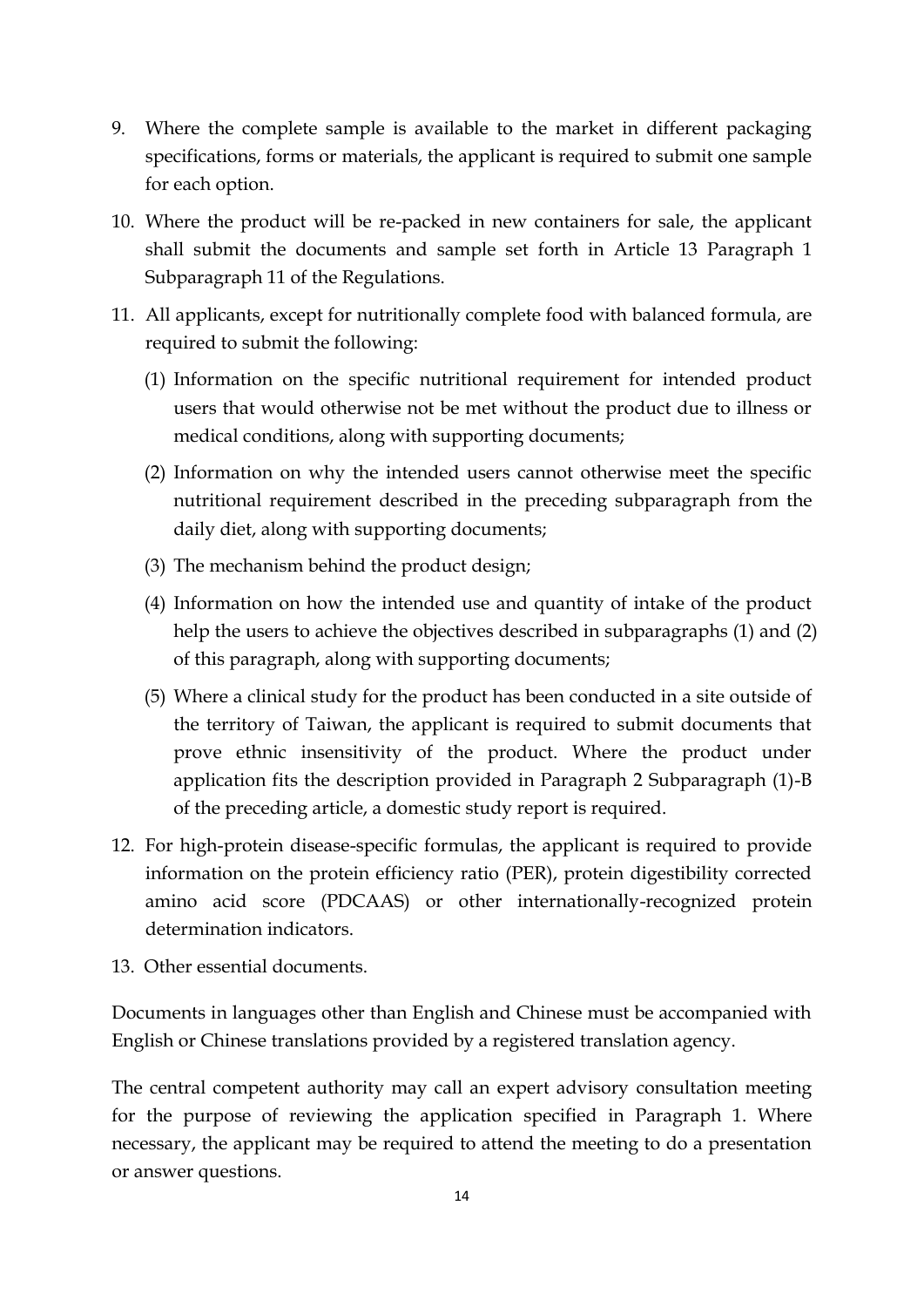The permit document issued on applications specified in Paragraph 1 and filed and reviewed pursuant to the Regulations shall be valid for five years.

# **Article 20**

Applicants seeking to extend a permit document for formula for certain disease shall submit an application form within three months prior to the expiry date of permit, along with the following documents, information, product sample, to the central competent authority, and pay the related fees:

- 1. Original permit document;
- 2. The original certificate or document of consent to renewal of the product manufacturing agreement, or original product ingredient list issued by the original manufacturer based on the content of originally issued permit within one year.
- 3. A contract manufacturer is required to provide the original copy of the manufacturing contract.
- 4. If the product on the application will be available in different packaging specifications, forms and materials, the applicant is required to submit two copies of Chinese product label, box packaging, and user instructions for each specification, form and material. However, if the products in different specifications, forms and materials use identical user instructions, the applicant does not need to submit replicate copies.
- 5. Original Nutrients Analysis Report: The report shall be the original issued by the original manufacturer or the inspection body approved by the central competent authority and dated within three years.
- 6. Clinical study report for the product under application (applications for nutritionally complete food with balanced formula is exempted from the requirement)

Documents in languages other than English and Chinese must be accompanied with English or Chinese translations provided by a registered translation agency.

Permit documents issued on the extension applications specified in Paragraph 1 and filed and reviewed pursuant to the Regulations shall be valid for five years. If it is necessary to reissue a new permit document, a certificate processing fee shall be collected.

For products with a permit document issued prior to the amendment of the Regulations on April 10, 2019, in the event that the product is determined to be non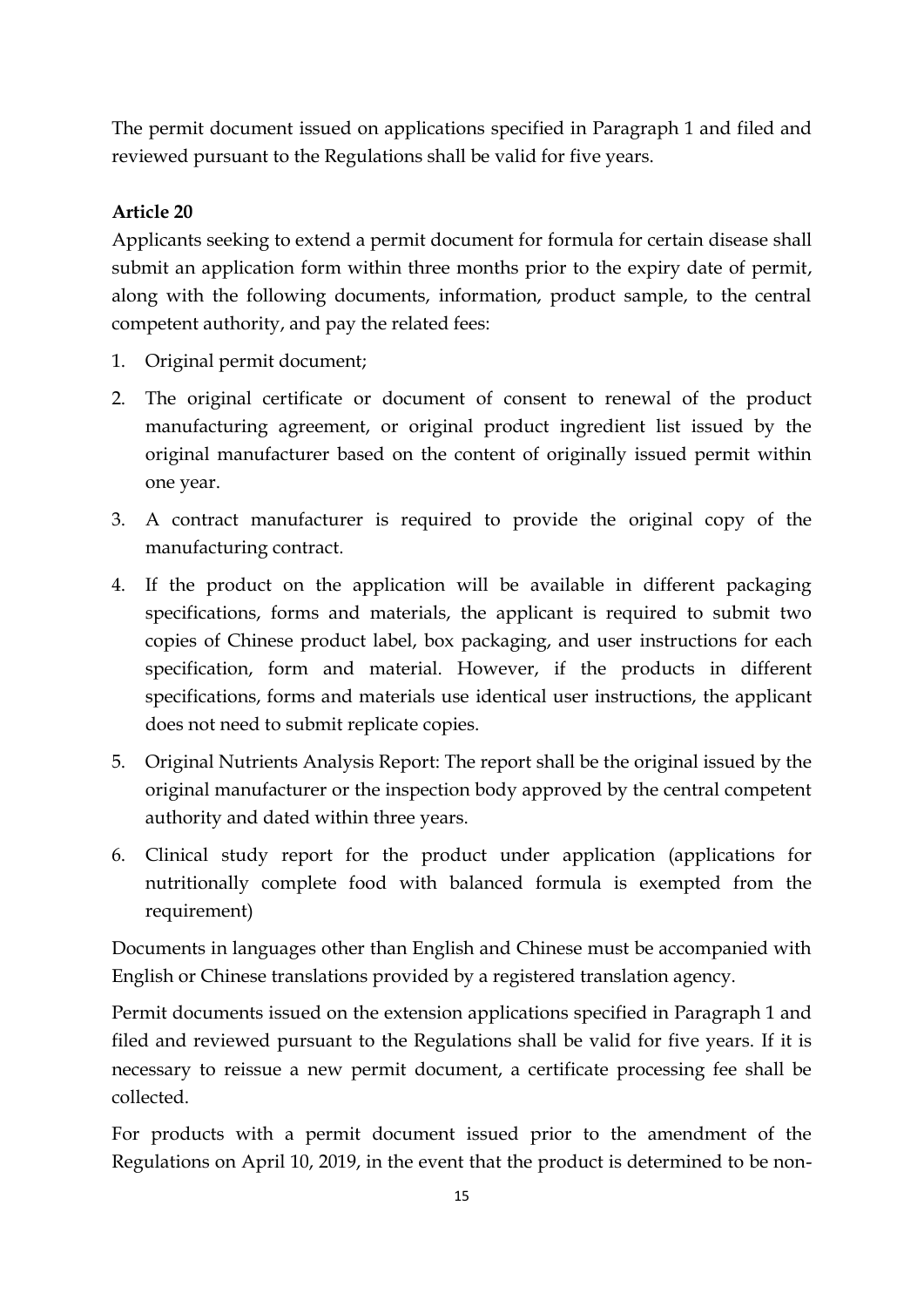conforming to the criteria and requirements herein or that the applicant fails to submit a clinical study report for the product, the existing permit may be extended up to December 31, 2022. All applicants who seek to extend the permit document then will need to ensure conformity to all requirements provided in the Paragraph 1 by December 31, 2021.

#### **Article 21**

Applicants seeking to modify the formula for certain disease review and registration shall submit an application form, along with the following documents or information, to the central competent authority, and pay the related fees:

- 1. Original permit document;
- 2. A contract manufacturer is required to provide the original copy of the manufacturing contract.
- 3. If the product on the application will be available in different packaging specifications, forms and materials, the applicant is required to submit two copies of Chinese product label, box packaging, and user instructions for each specification, form and material. However, if the products in different specifications, forms and materials use identical user instructions, the applicant does not need to submit replicate copies.

In addition to the requirements in the preceding paragraph, the following documents, information or sample shall be additionally submitted according to the application of modification:

- 1. Product name change: The certificate or document of consent to change of the product name issued by the original manufacturer for imported products.
- 2. Change of name, address or person-in-charge of the manufacturer holding the permit document:
	- (1) Photocopy of the company registration or business registration certificate of the manufacturer holding the permit document;
	- (2) A complete list of product items shown on the permit document held by the manufacturer. The list is required to contain the registration numbers, Chinese names of the product items, and expiry date of the permit document.
- 3. Change of the original manufacturer's name:
	- (1) Domestic manufacturer: The applicant shall submit a photocopy of the manufacturer's factory registration certificate;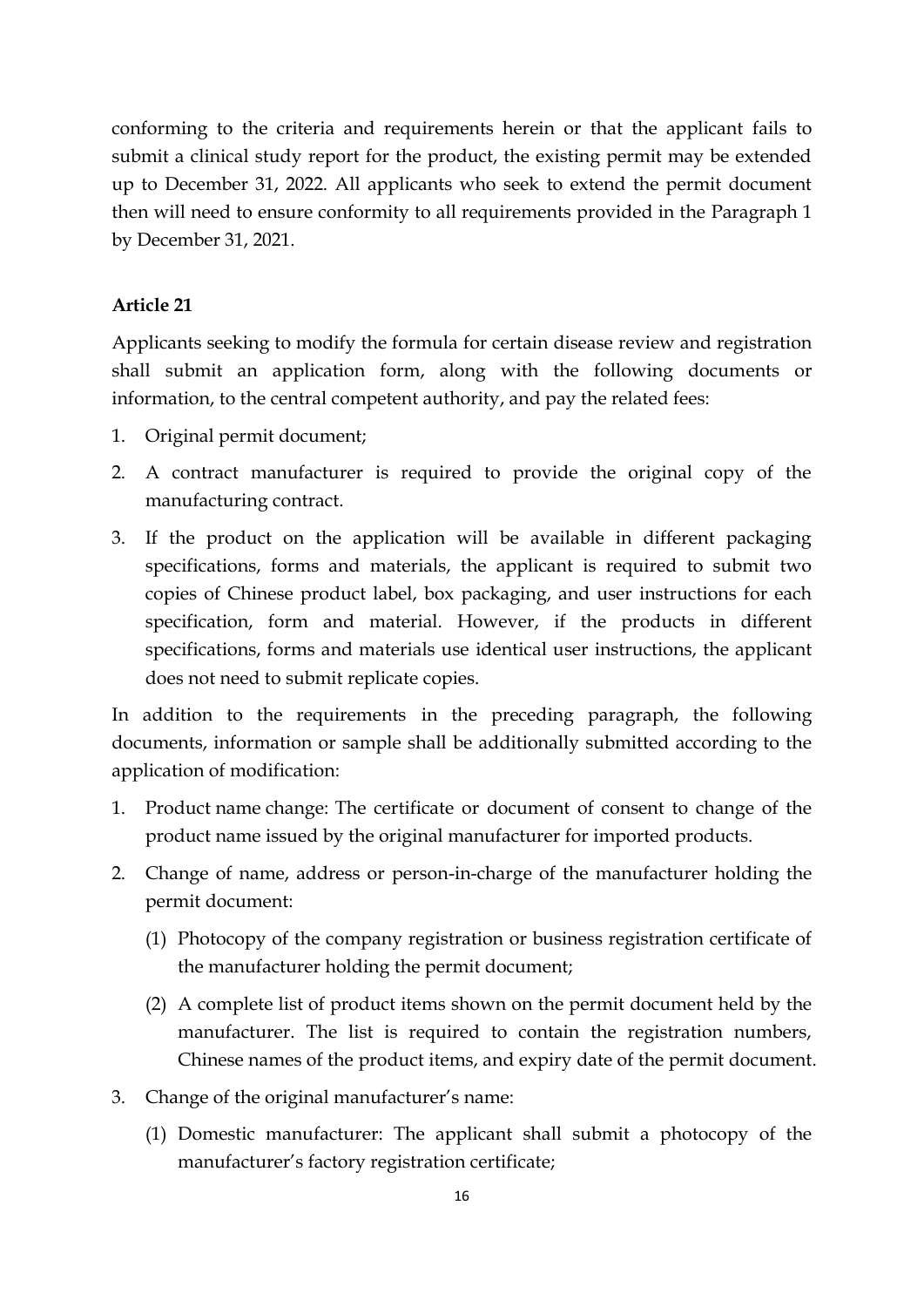- (2) Foreign manufacturer: The original official certificate issued by a competent government agency responsible for product hygiene and safety or factory licensing in the country of origin and dated within the past two years, shall be provided. The certificate shall specify the name and address of the manufacturer, its business activities, categories of products, hygienic status of the factory, and full name of the government agency issuing the certificate with official stamp or authorized signature. If the certificate verifying the legitimacy of the original manufacturer is a copy of the original, the document should be a certified true copy of the original by a notary public in the country of origin;
- (3) A complete list of product items of the original manufacturer shall be provided. The list is required to contain the registration numbers, Chinese names of the product items, and expiry date of the permit document.
- 4. Change of the original manufacturer's address:
	- (1) Domestic manufacturer: The applicant shall submit a photocopy of the manufacturer's factory registration certificate;
	- (2) Foreign manufacturer: The original official certificate issued by a competent government agency responsible for product hygiene and safety or factory licensing in the country of origin and dated within the past two years, shall be provided. The certificate shall specify the name and address of the manufacturer, its business activities, categories of products, hygienic status of the factory, and full name of the government agency issuing the certificate with official stamp or authorized signature. If the certificate verifying the legitimacy of the original manufacturer is a copy of the original, the document should be a certified true copy of the original by a notary public in the country of origin;
	- (3) A complete list of product items of the original manufacturer. The list is required to contain the registration numbers, Chinese names of the product items, and expiry date of the permit document.
- 5. Modification to the packaging specification, form and material:
	- (1) For imported product items, the original manufacturer's certificate or document of consent to the change of packaging in original copy shall be submitted;
	- (2) Product samples are required if such change involves product form or material;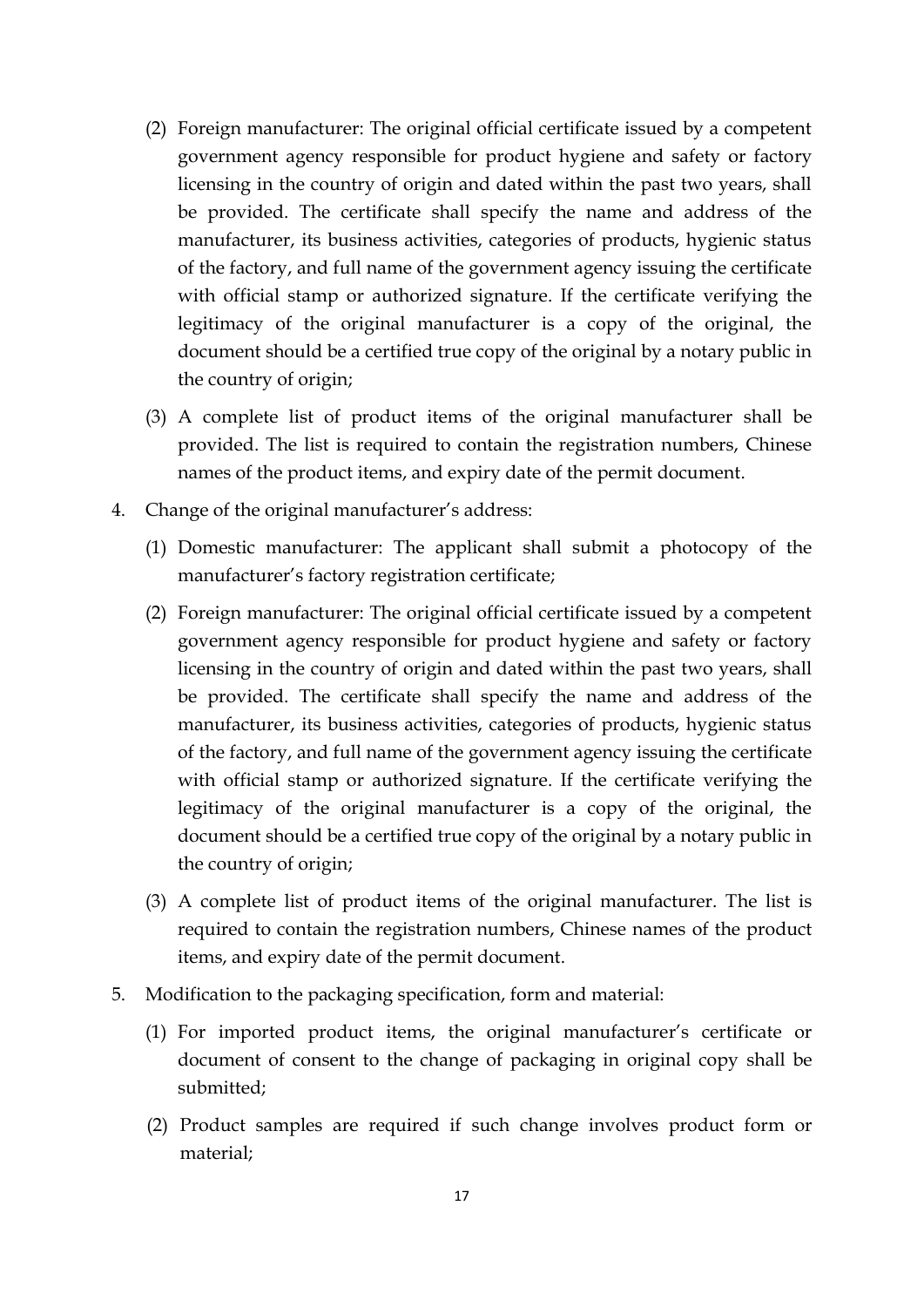- (3) Where the product will be re-packed in new containers for sale, the applicant shall submit the documents or sample set forth in Article 13 Paragraph 1 Subparagraph 11 of the Regulations.
- 6. Change of Chinese label, box packaging, and user instruction of the product:
	- (1) For imported product items, the original manufacturer's certificate or document of consent to the change of Chinese label, box packaging, and user instruction in original copy shall be submitted;
	- (2) For modification to the nutrition facts label, the original copy of the nutrition facts table issued by the original manufacturer or an inspection body approved by the central competent authority within one year shall be submitted.

Documents in languages other than English and Chinese must be accompanied with English or Chinese translations provided by a registered translation agency.

The change of product manufacturer shall be subject to the provisions of Article 19.

If it is necessary to reissue a new permit document, a certificate processing fee shall be collected.

### **Article 22**

Where an application for ownership transfer of a registered permit document for formula for certain disease is filed, the transferee is required to submit an application form, along with the following documents or information, to the central competent authority for review, and should pay the examination and certificate processing fees:

- 1. Transferor's certificate or document of consent to transfer of permit document ownership in original copy;
- 2. For imported product items, the original manufacturer's certificate or document of consent in original copy;
- 3. A contract manufacturer is required to provide the original copy of the manufacturing contract.
- 4. Original permit document;
- 5. If the product on the application will be available in different packaging specifications, forms and materials, the applicant is required to submit two copies of Chinese product label, box packaging, and user instructions for each specification, form and material. However, if the products in different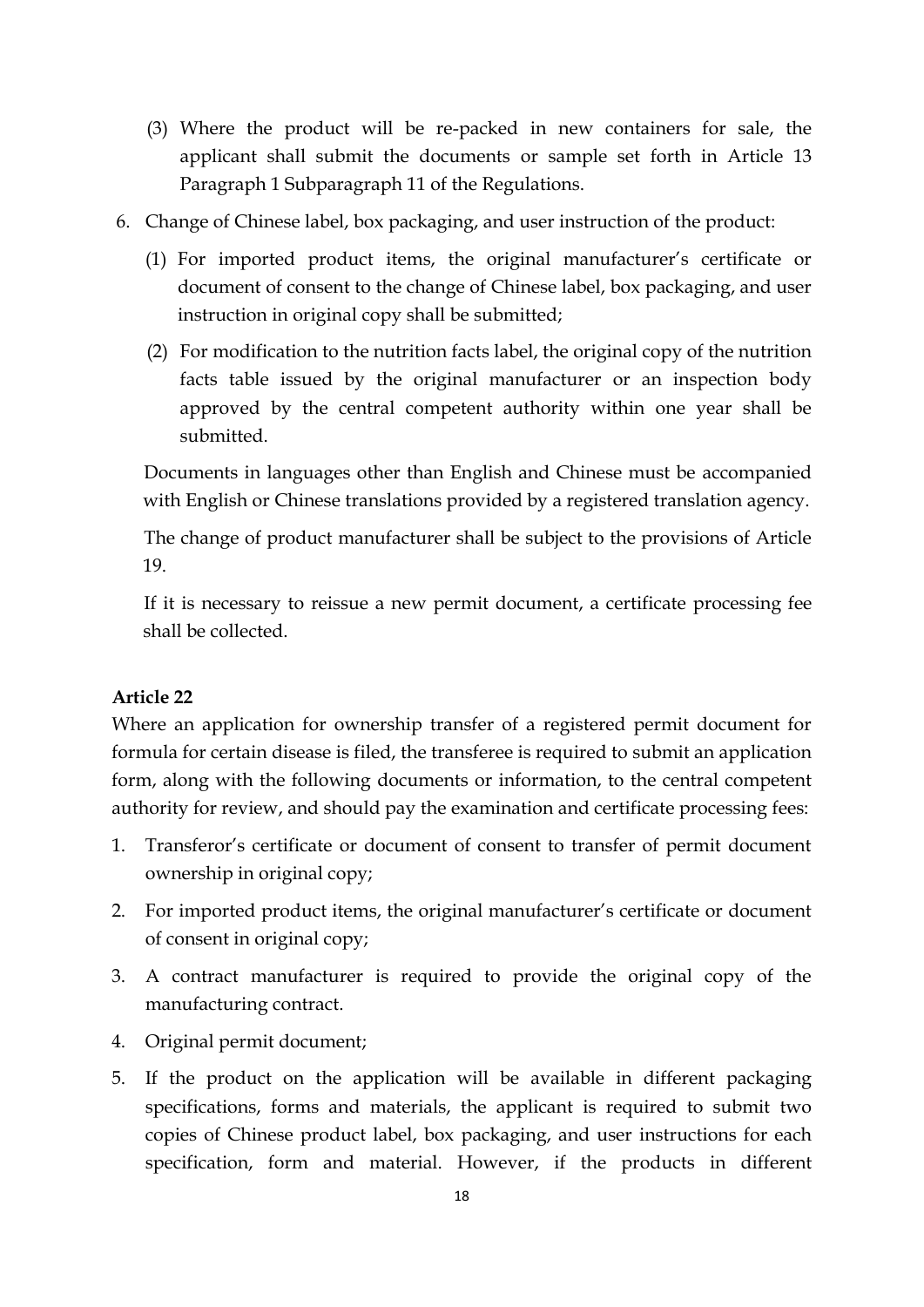specifications, forms and materials use identical user instructions, the applicant does not need to submit replicate copies;

- 6. Where the product will be re-packed in new containers for sale, the applicant shall submit the documents set forth in Article 13 Paragraph 1 Subparagraph 11 A-D of the Regulations;
- 7. Photocopy of the ingredient list;
- 8. Photocopy of the applicant's company registration or business registration certificate.

Documents in languages other than English and Chinese must be accompanied with English or Chinese translations provided by a registered translation agency.

## **Article 23**

For applications to re-issue or replace the permit document for formula for certain disease review and registration due to defacement or loss, the applicant is required to submit an application form, along with the following documents or information, to the central competent authority, and should pay the related fees:

- 1. The applicant shall submit the photocopy of the applicant's company registration or business registration certificate;
- 2. For replacement application, the applicant shall submit the originally issued permit document;
- 3. For reissuance application, the applicant shall submit a statement that declares the original permit document null and void.

The new permit document issued under the replacement or re-issuance application as referred in the preceding paragraph shall bear the same expiration date as the original permit document.

## **Chapter IV. Supplementary Provisions**

## **Article 24**

The Regulations shall take effect immediately upon promulgation.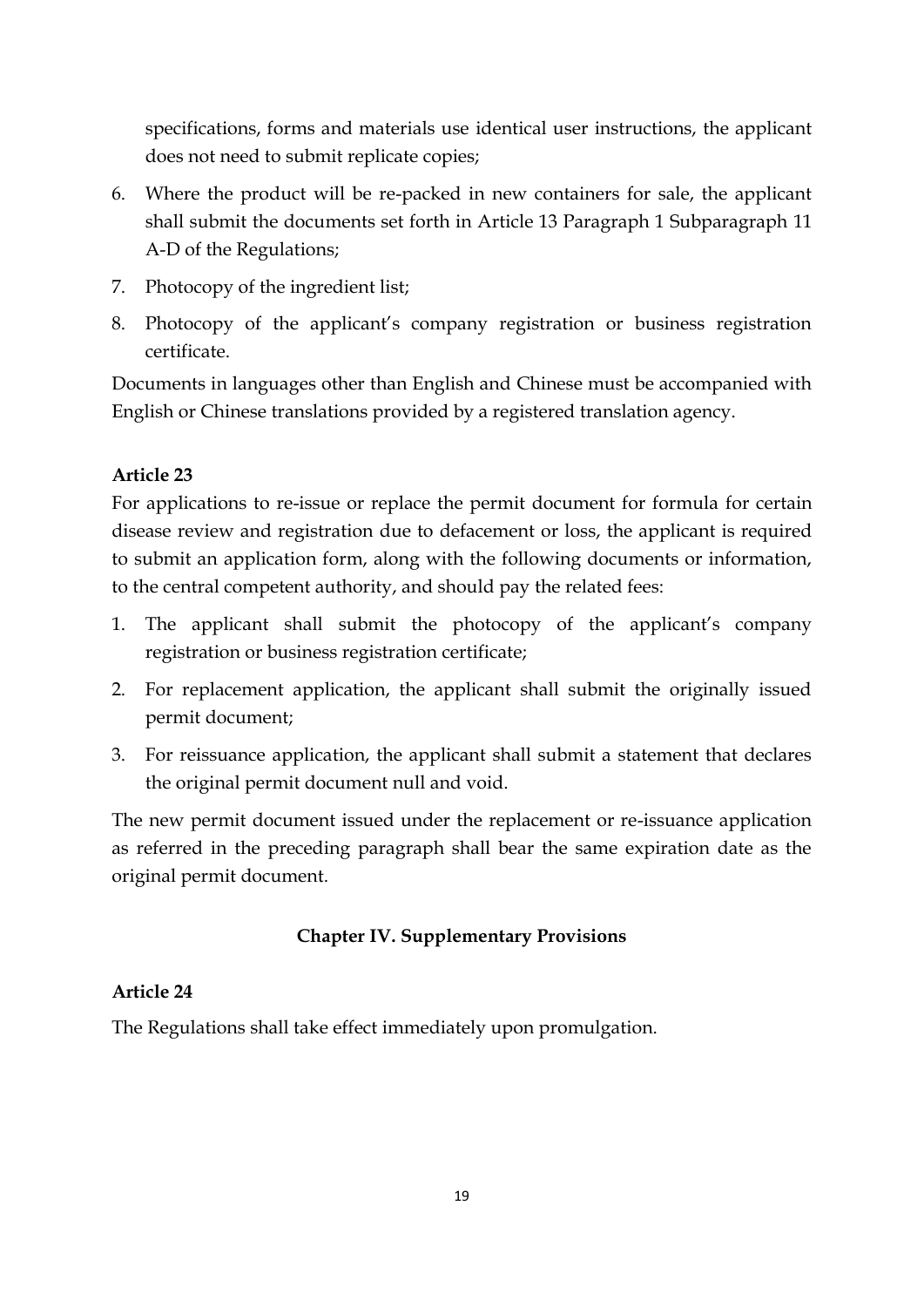### **Schedule**

| Nutritional Value for a Nutritionally Complete Food<br>with Balanced Formula |                        |              |             |
|------------------------------------------------------------------------------|------------------------|--------------|-------------|
| Nutrient                                                                     | Unit of<br>measurement | Per 1500 Cal |             |
|                                                                              |                        | Lower Limit  | Upper Limit |
| Protein                                                                      | Percentage value       | 10           | 25          |
| Fat                                                                          | Percentage value       | 20           | 35          |
| Carbohydrate                                                                 | Percentage value       | 45           | 65          |
| Vitamin A                                                                    | $\mu$ g RE             | 412.5        | 3000        |
| Vitamin D                                                                    | $\mu$ g                | 7.5          | 50          |
| Vitamin E                                                                    | $mg \alpha$ -TE        | 9            | 1000        |
| Vitamin K                                                                    | $\mu$ g                | 78.75        |             |
| Vitamin C                                                                    | mg                     | 75           | 2000        |
| Vitamin $B_1$                                                                | mg                     | 0.79         |             |
| Vitamin B <sub>2</sub>                                                       | mg                     | 0.9          |             |
| Vitamin B <sub>6</sub>                                                       | mg                     | 1.125        | 80          |
| Vitamin $B_{12}$                                                             | $\mu$ g                | 1.8          |             |
| Niacin                                                                       | mg NE                  | 11.25        | 35          |
| Choline                                                                      | mg                     | 315          | 3500        |
| Pantothenic acid                                                             | mg                     | 3.75         |             |
| Folic acid                                                                   | μg                     | 300          | 1000        |
| Biotin                                                                       | $\mu$ g                | 22.5         |             |
| Calcium                                                                      | mg                     | 750          | 2500        |
| Phosphorus                                                                   | mg                     | 600          | 3000        |
| Magnesium                                                                    | mg                     | 247.5        | 700         |
| Zinc                                                                         | mg                     | 10.125       | 35          |
| Iron                                                                         | mg                     | 7.5          | 40          |
| Iodine                                                                       | $\mu$ g                | 105          | 1000        |
| Selenium                                                                     | $\mu$ g                | 41.25        | 400         |
| Fluorine                                                                     | mg                     |              | 10          |

Footnote:

1. The upper and lower limits of nutrients on the Schedule indicate the margin of error allowed for the stated value versus actual value.

2. RE indicates "Retinol Equivalent".

3. Vitamin D shall be measured by the quantity of vitamin  $D_3$  (Cholecalciferol)